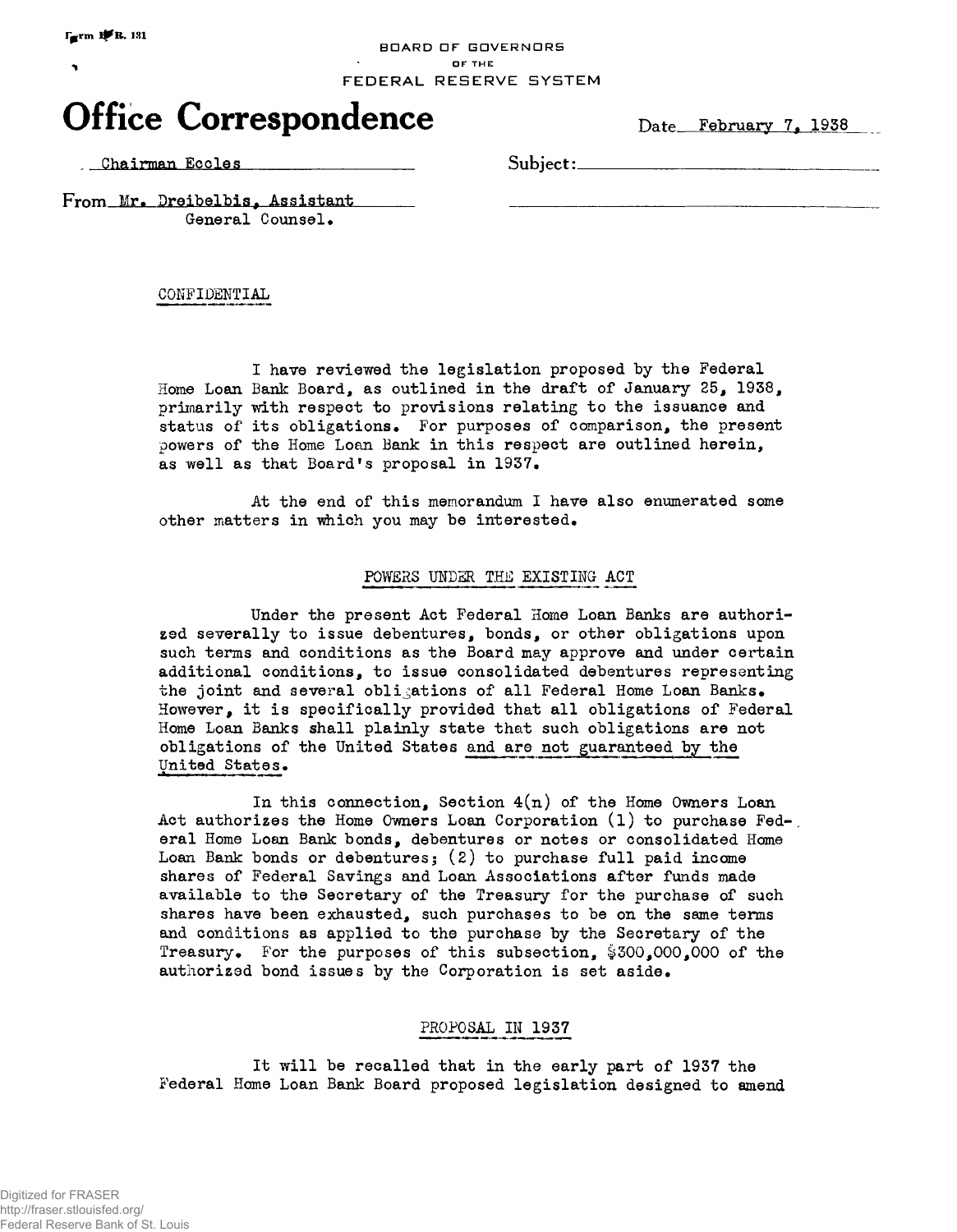Chairman Ecoles - 2

Section  $4(n)$  of the Home Owners Loan Act so as to provide for the allocation of the  $$300,000,000$  set aside therein to the purchase of shares of Federal Savings and Loan Associations and to provide that the total amount of unused bond authorization of the Corporation  $(*1.500.000.000)$  should be available for the other purposes of the subsection; to wit, the purchase of Federal Home Loan Bank bonds, debentures or notes or consolidated Federal Home Loan Bank bonds or debentures.

At the same time it was proposed that Section 14(b) of the Federal Reserve Act be amended to make bonds, debentures or other obligations issued under the provisions of the Federal Home Loan Bank Act, eligible for purchase and sale in the open market.

### PRESENT PROPOSAL

It is now proposed to repeal the last sentence of Section 15 of the Federal Home Loan Act reading as follows: "All obligations of Federal Home Loan Banks shall plainly state that such obligations are not obligations of the United States and are not guaranteed by the United States" and to add as an additional subsection to Section 11 a subsection reading as follows:

 $f'(i)$  The Secretary of the Treasury, in his discretion, is authorized to purchase any obligations issued under the provisions of section 11 of this Act, or Title IV of the National Housing Act, and for such purpose the Secretary of the Treasury is authorized to use as a public-debt transaction the proceeds of the sale of any securities hereafter issued under the Second Liberty Bond Act, as amended, and the purposes for which securities may be issued under the Second Liberty Bond Act, as amended, are extended to include such purchases. The Secretary of the Treasury may, at any time, sell any of the obligations acquired by him under this subsection. All redemptions, purchases, and sales by the Secretary of the Treasury of such obligations shall be treated as public-debt transactions of the United States. Obligations issued under the provisions of section 11 of this Act with the approval of the Secretary of the Treasury shall be fully and unconditionally guaranteed both as to interest and principal by the United States, and such guarantee shall be expressed on the face thereof. In the event of default in the payment of interest or principal of any such obligation, the Secretary of the Treasury shall pay to the holder the amount due thereon out of any moneys in the Treasury not otherwise appropriated, and thereupon to the extent of the amount so paid, the Secretary of the Treasury shall succeed to all the rights of such holder."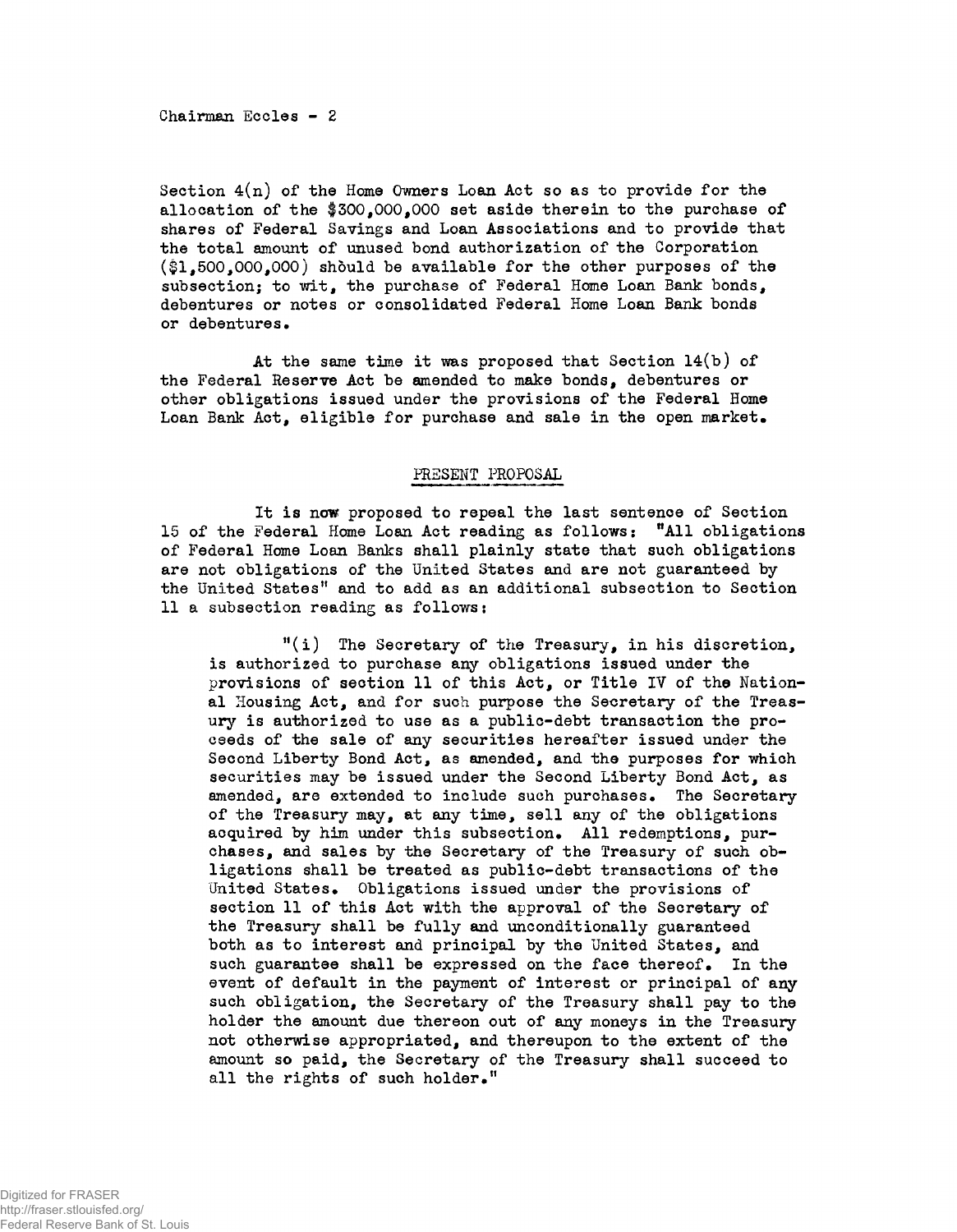Chairman Eccles - 3

It will be observed that this amendment broadens the purposes for which the Secretary of the Treasury may issue government securities under the Second Liberty Bond Act to include the issuance and use of proceeds in the purchase by the Secretary of the Treasury, in his discretion, of obligations issued under the provisions of Section 11 of this Act or Title IV of the National Housing Act.

For your information, Title IV of the National Housing Act creates the Federal Savings and Loan Insurance Corporation under the direction of a board of trustees composed of five members, the members of the Federal Home Loan Bank Board constituting such board of trustees. It is authorized to borrow money and to issue notes, bonds, debentures or other such obligations upon such terms and conditions as the board of trustees may determine. Capital of \$100,000,000 was provided by subscription by the Home Owners Loan Corporation and paid in its bonds.

Thus, the Secretary of the Treasury would be authorized to purchase obligations of the Federal Home Loan Bank and the Federal Savings and Loan Insurance Corporation and to pay for them by the issuance of government securities under the Second Liberty Bond Act, as amended.

In addition, the amendment provides that obligations issued under the provisions of Section 11 of the Federal Home Loan Bank Act "with the approval of the Secretary of the Treasury shall be fully and unconditionally guaranteed both as to interest and principal by the United States, and such guarantee shall be expressed on the face thereof". Use of the phrase "with the approval of the Secretary of the Treasury" is ambiguous to the extent that it is not clear whether it applies to obligations, the issuance of which is approved by the Secretary or to obligations the guarantee of which is approved by the Secretary.

It is further proposed (Section 23 of draft) to amend Section 13 of the Federal Reserve Act to make obligations issued pursuant to the provisions of the Federal Home Loan Bank Act eligible as collateral to member bank 15 day notes.

It is also proposed to amend Section 14 of the Federal Reserve Act by making bonds, debentures or other obligations issued under the provisions of the Federal Home Loan Bank Act having maturities from date of purchase of not exceeding six months eligible for purchase in the open market. This is the same proposal as made in 1937 except that, in 1937, no limitation with respect to maturity was suggested.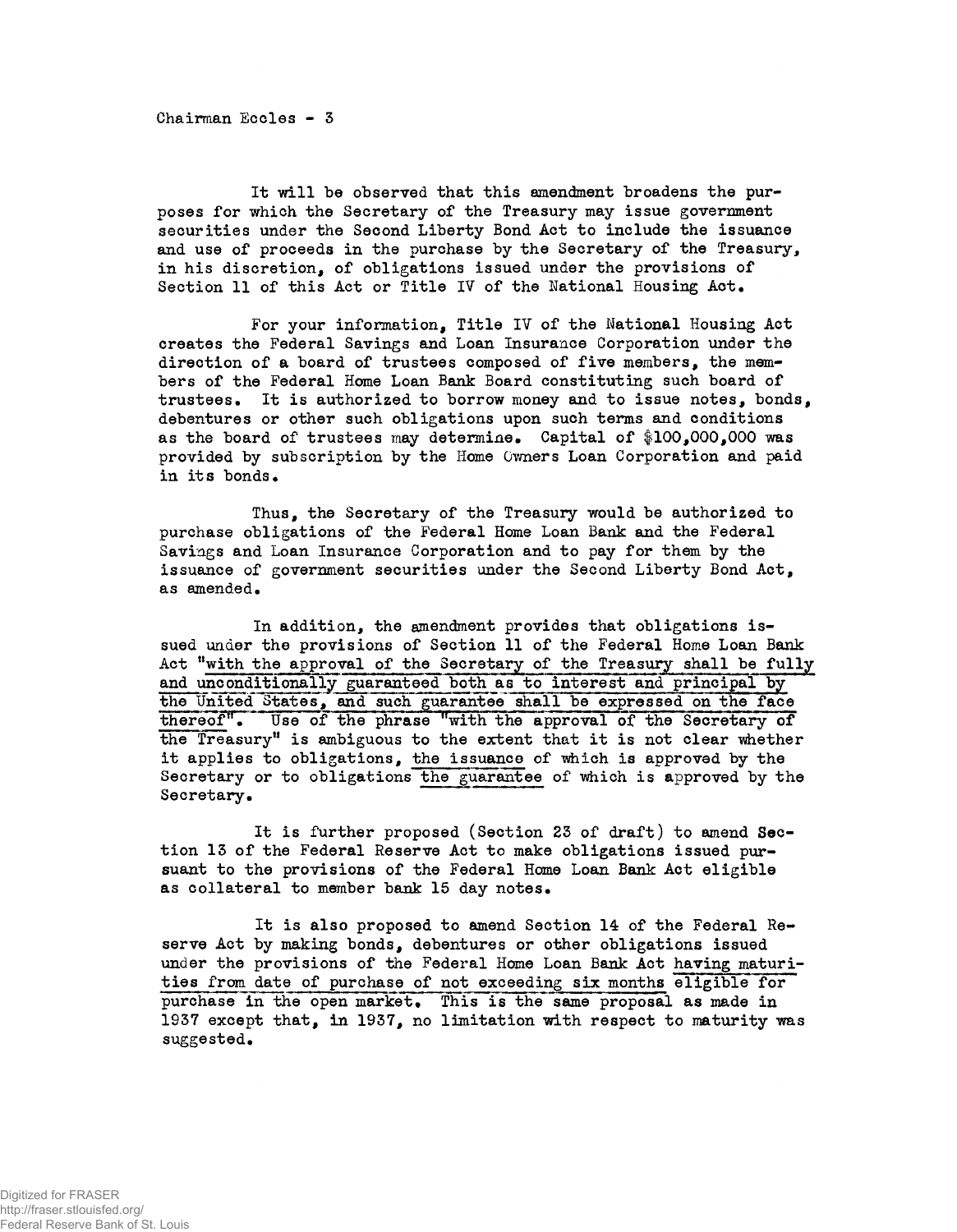Chairman Eccles - 4

It is also proposed to amend the last proviso of such section wherein the purchase of bonds, notes or other obligations which are direct obligations of the United States,or which are fully guaranteed by the United States as to principal or interest, are authorized without regard to maturities by including "obligations issued pursuant to the provisions of the Federal Home Loan Bank Act, as amended"• This proposal was also made in 1937 and would seem to be unnecessary under any circumstances if such obligations are to be fully and unconditionally guaranteed as suggested.

It is also proposed to amend Subsection (n) of Section 4 of the Home Owners Loan Act of 1933, referred to above, to provide that, of its total authorized bond issue, the Home Owners Loan Corporation shall make available, subject to the approval of the Secretary of the Treasury, an additional §300,000,000 for the purchase of obligations issued under Section 11 of the Federal Home Loan Bank Act. It would also provide that any funds realized by the Home Owners Loan Corporation upon, and from the sale of, investments made under the provisions of such subsection might be used for the purchase of additional obligations.

#### OTHER PROVISIONS OF THE PROPOSED LEGISLATION

Underlying the proposed legislation is the thought that the Federal Home Loan Bank System "provides the only reserve established by the Government for the stabilization and protection of the home mortgage debt of the country". The proponents refer to the ability of the Federal Reserve System to support the banking system and to the authority of the Secretary of the Treasury to provide funds for the Federal Deposit Insurance Corporation by the purchase of its obligations; to the authority of the Federal Farm Mortgage Corporation and other corporations of the Farm Credit Administration; to the status of debentures issued under the National Housing Act, as amended, relating to their guarantee and exemption from taxation; and to the authority of the Secretary of the Treasury to purchase obligations of the Reconstruction Finance Corporation. From this premise it is argued that the Federal Home Loan Bank System should be placed on a basis of equality with these other Instrumentalities.

Cn the whole, it may be said that the proposal seeks to broaden the scope of activity of the System, as well as its power.

This is illustrated in the broad declaration of policy which the proponents seek to have declared by Congress in section 1 of the proposed legislation. This proposed declaration of policy is taken largely from the President's message to Congress of November 27,